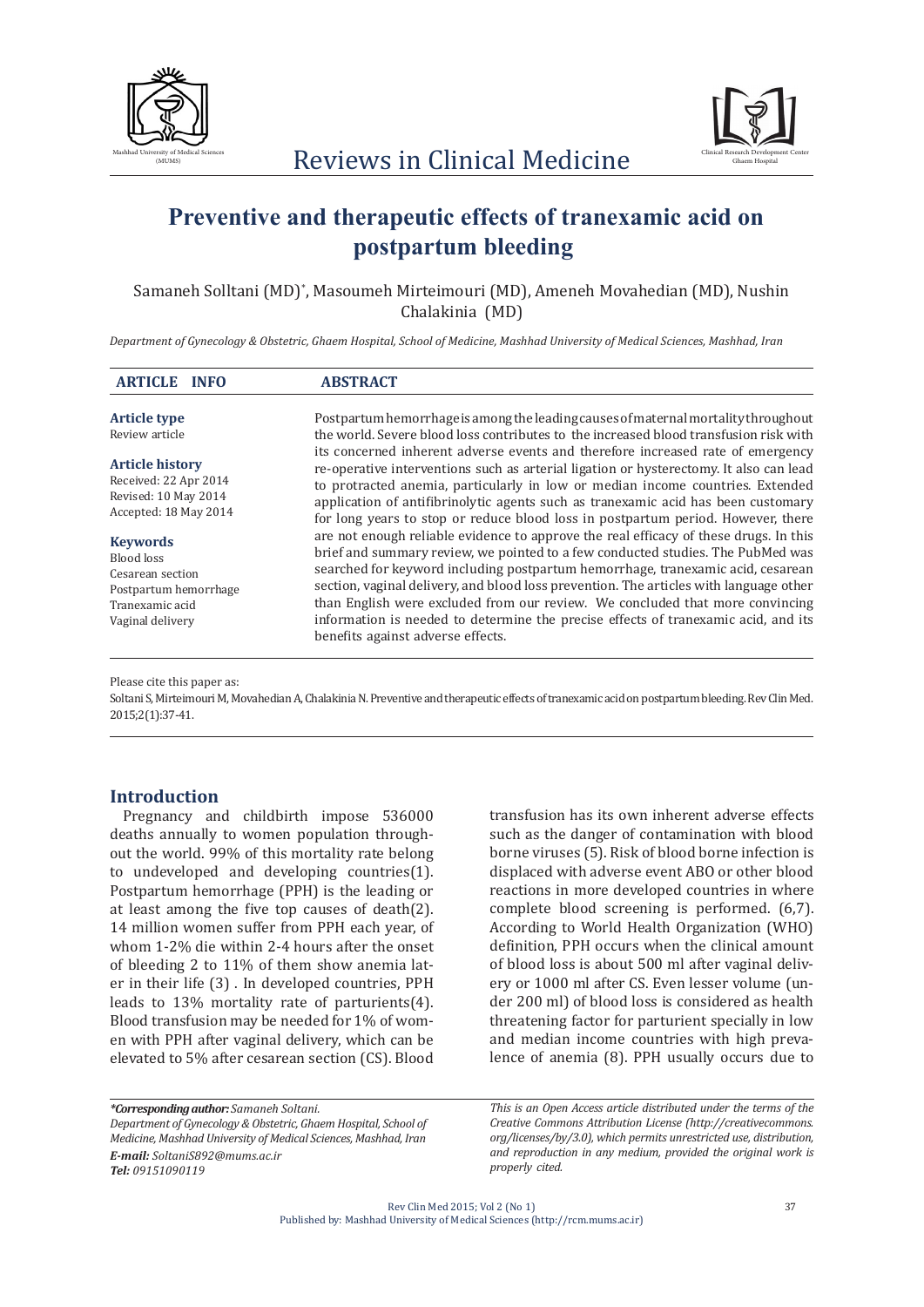uterine atony, genital tract trauma, and remained placenta after baby delivery (9). Any experience which can increase uterine tension accounts as a risk factor for PPH, including primiparity, protracted and boosted labor, multiparity, placental abruption, anesthesia, obesity and macrosomia. That is interesting that a vast mainstream of women going through postpartum bleeding show few risk factors for their pregnancies, meaning poor prognosis of PPH occurrence (2). Aside from main causes of PPH, abnormal homeostatic alterations can facilitate bleeding during pregnancy. Homeostatic and coagulation systems undergo many changes during pregnancy. These changes moves the coagulation system to hypercoagulability state and reduced bleeding tendency (10). This is a physiologic protection against PPH happening. Up to now, it was thought that low level of fibrinogen was a consequence of severe bleeding, and a strong relation between low fibrinogen level and severity of PPH have demonstrated the critical role of fibrinogen in PPH (11). Extended tissue damage during delivery can cause fibrinolysis and coagulopathy leading to hemorrhage. Regarding to this concept, the role of antifibrinolytic medications, mainly tranexamic acid (TA) and aprotinin in PPH management is essentially emphasized (12). Some of randomized clinical trials (RCTs) showed the efficacy of prophylactic oxytocin in diminishing blood loss in PPH (8). Therapeutic steps of postpartum bleeding include uterotonic medications, blood replacement, and different surgical and invasive interventions such as intrauterine tamponed packing, arterial occlusion by artificial embolization, uterine compression by multiple sutures, arterial ligation, and eventually hysterectomy (8,13,14). Emergency hysterectomy following PPH perform is reported in 0.04 to 1.25% of deliveries (15). TA and other antifibrinolytic agents are proposed to stop or reduce bleeding during surgery in a systematic review (12), with 211 RCTs containing a total of 20781 participants. Relative risk of blood transfusion reduced by TA and aprotinin about 34 and 39%, respectively and they decreased the required blood volume transfusion by 1.1 units. In this study, the necessity for reoperation such as arterial ligation or hysterectomy decreased the bleeding significantly in the antifibrinolytic group. No substantial variation demonstrated for mortality rate and risk of thrombotic events between patients receiving and not receiving anti-fibrinolytic agents. According to fifth Millennium Developmental Goal expression, maternal mortality should be reduced 75% by the year 2015 (16). To attain this target, PPH occurrence should be critically reduced and PPH management should be overhauled because bleeding is responsible for about 25% of maternal mortality. Several conducting studies have shown the capacity of antifibrinolytic drugs in reducing of PPH and its consequences.

#### *What is TA and what does it do?*

During the hemostatic development, coagulation takes place rapidly at the location of a damaged vessel to create a strong web of fibrin. At the same time, the fibrinolytic system eliminates the fibrin residue that can cause vascular closing off (17). The coagulation and fibrinolytic systems are supposed to be in a condition of dynamic equilibrium, which sustain vascular system integrated. Tranexamic acid is a strong antifibrinolytic drug that inhibits binding of lysine on plasminogen molecules and has the ability to increase capacity of the patient's own hemostatic system. Therefore, clot interruption (fibrinolysis) is inhibited and recurrent hemorrhage is diminished. Many physiologic and hemostatic alterations occur serially, while the placenta initiates to shear off the uterine wall, to stop or reduce bleeding including forcefully contracture of myometrium, elevated platelet activity, and a large burden release of coagulant factors associated with an increase in the fibrinolytic activity (18). Regarding to this conceptual theory, early administration of antifibrinolytic medications seems reasonable in the management of PPH (19-21).

#### *Probably unwanted effects of tranexamic acid*

In theory, TA may increase the risk of thromboembolic events by prevention of previously formed clots solving.

Actually, there are no or little evidence to provide any significant association between TA and thromboembolic events, as shown by systematic review of TA administration in surgical intervention (12).

A normal pregnancy is associated with increased risk of hypercoagulable states that can increase the chance of thromboembolic events during pregnancy. Pregnant women have an increased risk of thromboembolic events, when compared with non-pregnant women. The absolute risk of clinical venous thrombosis in pregnancy ranges from 0.5 to 3.0 per 1,000 pregnant women based on documented radiological studies (21, 22). Prevalence of deep vein thrombosis (DVT) does not vary between antepartum and postpartum periods and its frequency is the same for all three trimesters (22).

A population-based cohort demonstrated thromboembolic events frequency as 200 per 100,000 pregnant women per year (23). Postpartum period interval is a dangerous time for thromboembolic events because their possibility is 5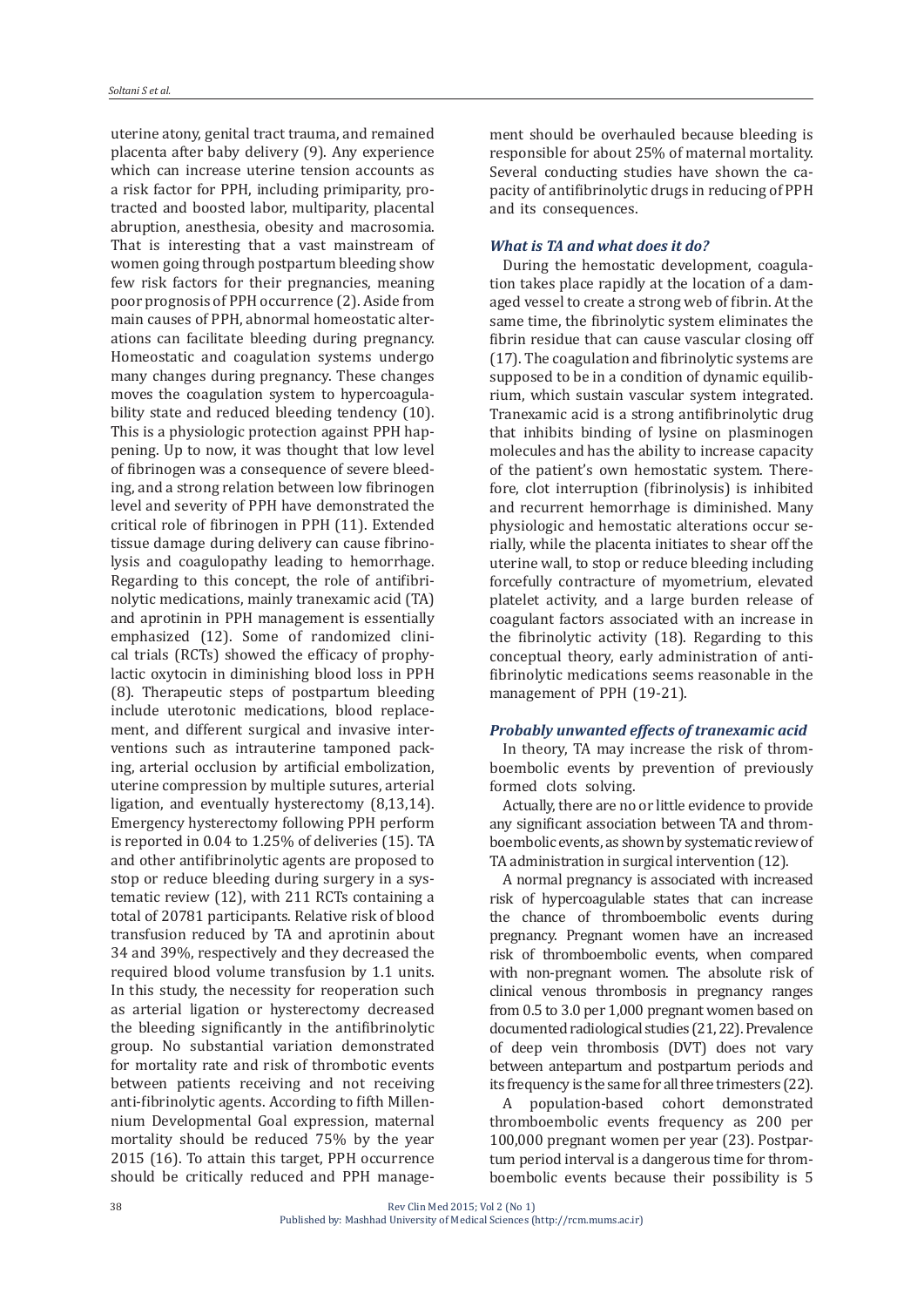times more frequent than entire pregnancy duration. Pulmonary embolism incidence is one third of DVT and 15 times more frequent during postpartum period compared to pregnancy duration.

About 1% of TA passes through breast milk to neonate that inserts no or very slight side effects in baby. TA is a merely longstanding medication with low and mild side effects such as nausea, diarrhea, and sometimes orthostatic hypotension (24). TA effects are presented in Table 1.

| Side effects of tranexamic acid when Frequency<br>used as Injection |             |
|---------------------------------------------------------------------|-------------|
| Renal insufficiency                                                 | Infrequent  |
| Deep vein thrombosis                                                | Infrequent  |
| Myocardial infarction                                               | Infrequent  |
| Stroke                                                              | Infrequent  |
| Unusual menstrual discomfort                                        | Not defined |
| Diarrhea, nausea, vomiting                                          | Not defined |
| Giddiness, blurred vision, allergic dermatitis                      | Not defined |

#### *Review of literature*

This article have a rapid and brief review of a few studies which were conducted to assess the efficacy of TA on postpartum bleeding including vaginal delivery and CS operation and all of them have performed in recent years.

In a RCT study conducted by Buthors et al. and published in 2011, 144 women with PPH diagnoses were randomly assigned in 2 groups. One group received 10 gram TA totally when blood loss volume reached to 800 ml with clinical estimation (TA group) and the other group which not given TA (control group). Conventional management except for TA was performed for both groups before blood loss volume extend to 800 ml and when it reached above the recommended limits. The primary investigated outcome was blood loss reduction, and secondary objectives were assessment of TA efficacy on PPH duration, severity of resulted anemia, transfusion, and necessity of reoperation and surgical procedures. The results showed a vivid discrepancy between two groups. Following 6 hours after admission in both groups, blood loss volume was significantly lower in TA group compared to control group. Other secondary objectives were in favors of TA group except for mild side effects which occurred in TA group. According to authors' declaration, this was the first study showed the significant priority of TA use in PPH and its high efficacy to reduce the blood loss and diminish maternal morbidity due to PPH (25).

A systematic review published in 2009, which searched all articles about antifibrinolytic agents in PPH from November 1998 up to December of 2007, performed by Ferrer et al. and included 8925 recognized records in concerned literature, among them three RCTs consisted of 461 participants met the inclusive criteria. The participants were divided randomly to two groups with 235 patients who received 1g TA and 226 subjects as control group. The primary objective was maternal mortality assessment between two groups. In this systematic review with meta-analysis, authors failed to present any information about mortality discrepancy between two groups due to poor quality of included trials, but they demonstrated a significant blood loss reduction during first 2 hours of delivery by single dose of 1g TA in intravenous (IV) route (26).

Novikova et al. reviewed two RCTs, one of them with poor methodological quality, contained 273 vaginal delivery and the other with 180 women undergoing cesarean sections. They published it as a cochrane database review systematic in 2010. TA had been given in 2 doses of 0.5 and 1g IV in women with vaginal delivery and 1g just 10 minutes before surgical incision in CS women. Results showed prophylactic effectiveness of TA on reducing of bleeding during PPH. No serious side effects were associated with TA administration(27).

Goswami et al. in a prospective double blind case control study, published in 2013, investigated the efficacy of TA when given before CS. The first aim of this study was to assess the optimum dose of TA, which could reduce the maximum amount of blood loss with most safety. Ninety anemic pregnant women were designed in three groups. Group 1 (N=30) received 10 mg/kg TA, group 2 (N=30) received 15mg/kg TA (both 20 minutes before incision), and group 3 or control group received no TA. Blood loss in groups 1 and 2 were significantly lower than control group. In addition, blood loss was significantly lower in group 2 compared to group 1. Postoperative blood loss was not associated with a significant difference among all three groups. Decrease in hemoglobin (Hgb) and hematocrit (Hct) was significantly lower in groups 1 and 2 compared to control group. No considerable side effects were seen in all three groups. No subjects in study groups 1 and 2 needed blood transfusion, except two patients in control group. The authors concluded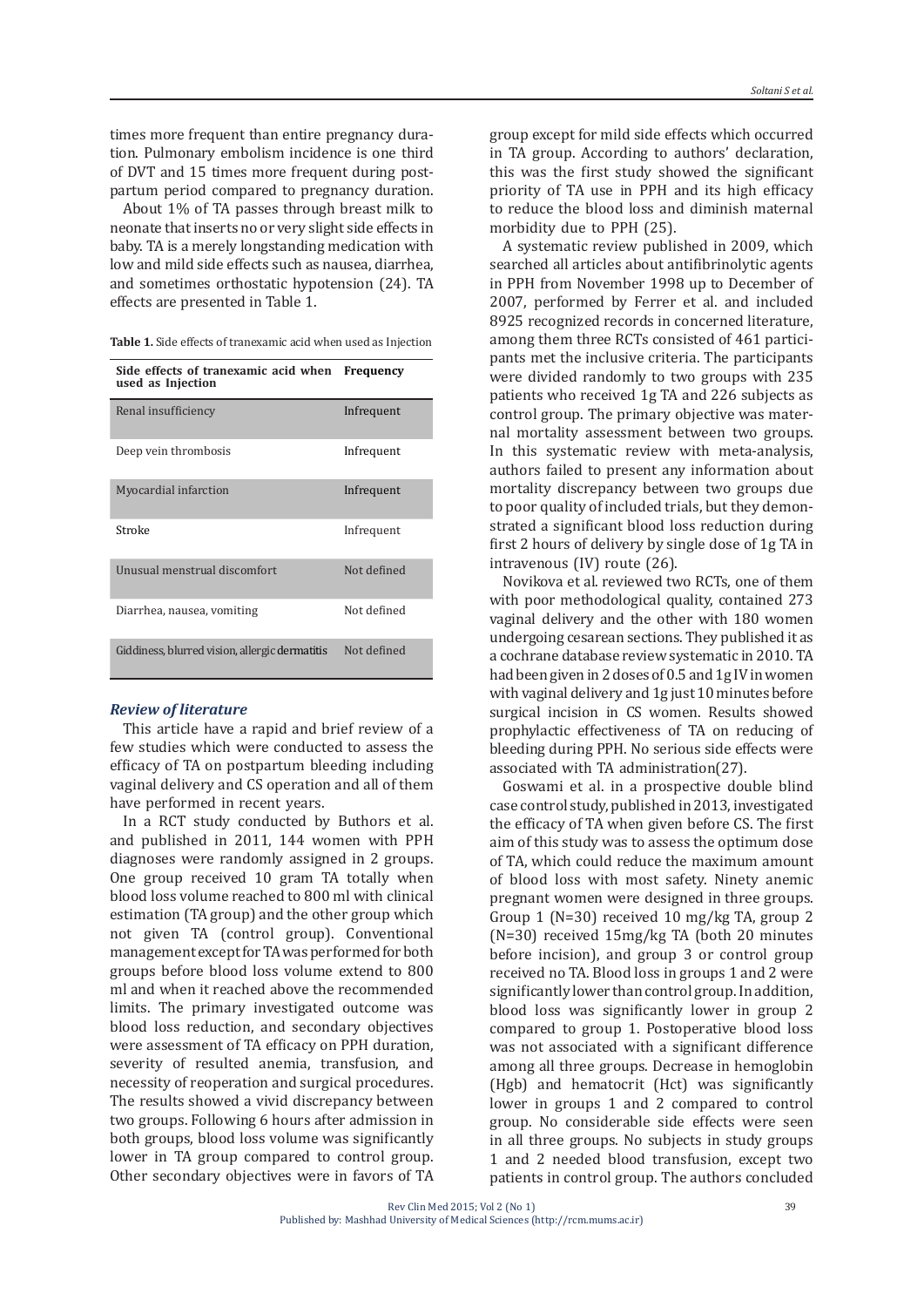that TA was an effective drug in decreasing blood loss during CS operation of anemic parturient women especially at higher dose of 15 mg/kg compared to10 mg/kg (28).

The volume of blood loss is higher in CS compared to vaginal delivery. Aleem et al. conducted an RCT in which 1g TA was given to 373 randomly selected pregnant women planned to have an elective CS. They put 367 subjects as control group. They concluded that TA reduced mean total blood loss in study group compared to control group (241.6 cc in study group against 510 cc in control group). They concluded that preoperative administration of TA significantly reduced blood loss during and after CS and was associated with lower reduction of Hgb and Hct, ;greatest benefits were for anemic parturient (29). A brief and rapid looking to related studies are shown in Table 2.

One of the limitations of merely all conducted studies was small population size. To minimize this problem, Shakur et al. intended to conduct a large population size RCT, named WOMAN trials (World Maternal Antifibrinolytic Trial), in which 15000 pregnant women were selected among enrolled women. The results of this study were powerful enough to determine a 25% reduction from 4% to 3% in maternal mortality or hysterectomy. They wanted to assess the effectiveness of early

**Table 2.** Tranexamic acid efficacy on postpartum bleeding

| Author<br>Reference      | Participant<br>quantity | Design of study                                               | <b>Considered outcomes</b>                                                                                                                 | Conclusion                                                                                                                                                           |
|--------------------------|-------------------------|---------------------------------------------------------------|--------------------------------------------------------------------------------------------------------------------------------------------|----------------------------------------------------------------------------------------------------------------------------------------------------------------------|
| <b>Buthors</b><br>(25)   | 144                     | Randomized control<br>trial                                   | Efficacy of high dose Tranexamic acid<br>on blood loss reduction                                                                           | Significant reduction compared<br>of blood loss                                                                                                                      |
| Ferrer<br>(26)           | 461                     | Systematic review<br>with meta-analysis                       | Efficacy of TA on post-partum hemorrhage<br>mortality rate                                                                                 | No precise result was obtained due<br>to poor methodic quality of RCTs                                                                                               |
| Goswami<br>(28)          | 90                      | Case control dou-<br>ble-blind random-<br>ized study          | Efficacy of TA 10 and 15 mg dose on in-<br>tra- and postoperative blood loss in anemic<br>women undergoing low station cesarean<br>section | Significant reduction of blood loss<br>and need to transfusion in both 10<br>and 15 mg TA groups compared to<br>control group with more reduc-<br>tion in 15mg group |
| <b>Novikova</b><br>(27)  | 453                     | Systematic review of<br>two unclear quality<br>concerned RCTs | Influence of TA on prevention of PPH                                                                                                       | TA is effective in decreasing of blood<br>loss after vaginal delivery and cesar-<br>ean section                                                                      |
| Abdel-al-<br>eem<br>(29) | 740                     | <b>RCT</b>                                                    | Possible effect of TA on blood loss during<br>and after elective CS                                                                        | 1g slowly preoperative intra-ve-<br>nous injection of TA reduced blood<br>loss during and after CS, an special<br>benefit for anemic women                           |

TA administration on various risks concerned to blood loss in postpartum period including mortality, hysterectomy, operative intervention, need of blood transfusion, and danger of non-fatal vascular events in mothers and probable side effects on neonates (30).

## **Conclusion**

Currently available evidence yielded from all conducted RCTs and other studies are inadequate to strongly recommend the applications of antifibrinolytic agents such as TA for the reduction of blood loss in postpartum bleeding. Many powerful RCTs such as WOMAN Trials are needed to determine the precise efficacy of TA on concerned risks of PPH.

## **Acknowledgement**

We would like to thank Clinical Research Development Center of Ghaem Hospital for their assistant in this manuscript. This study was supported by a grant from the Vice Chancellor for Research of the Mashhad University of Medical Sciences for the research project as a medical student thesis with approval number of 910367.

## **Conflict of Interest**

The authors declare no conflict of interest.